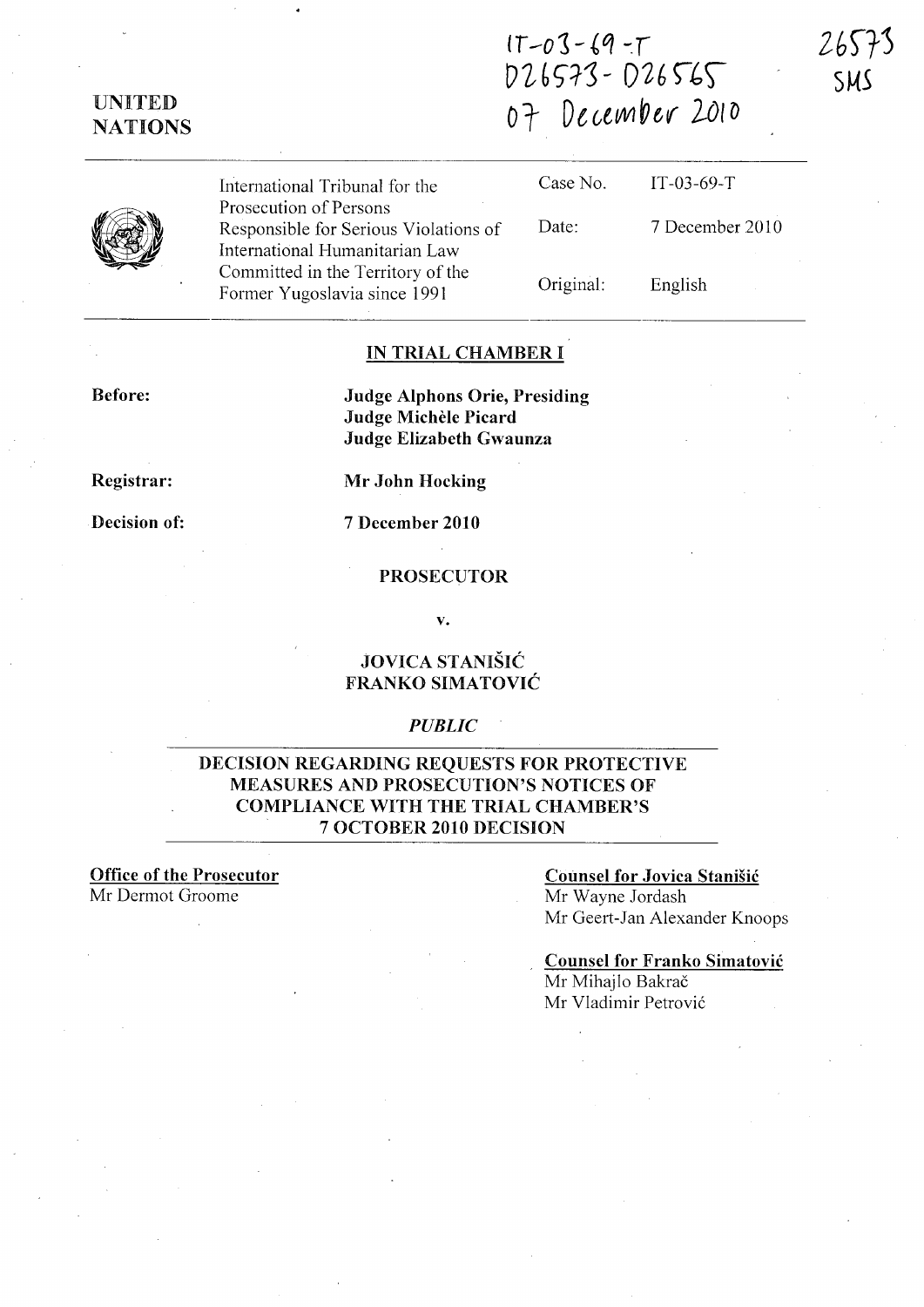# **I.** PROCEDURAL **HISTORY**

1. On 7 October 2010, the Chamber issued its "Decision on Prosecution's Motions for Admission of Written Evidence Pursuant to Rule 92 *bis*" ("92 *bis* Decision"), wherein it decided on the admissibility of evidence of 24 witnesses ("92 *bis* Witnesses") and instructed the Prosecution *inter alia* to:

- a) inform the Chamber within 14 days whether it prefers to call Witness C-1175 for crossexamination under Rule 92 *bis* (C) or whether to accept the admission of the statements of the witness with the suggested redactions;
- b) provide within 28 days the proper translations of verifications and declarations for statements of fourteen 92 *bis* Witnesses; and
- c) report to the Chamber within 28 days as to whether it will apply for protective measures in relation to certain witnesses.<sup>1</sup>

2. On 21 October 2010, the Prosecution filed confidentially its "Submission of Redacted Evidence of C-1175" wherein it stated that it had elected not to call Witness C-1175 for crossexamination but requested that the Chamber's suggested redactions be limited in its scope ("C-1175") Request" $)$ ,  $^{2}$ 

3. On 4 November 2010, the "Prosecution's Notice of Compliance with the Trial Chamber's 7 October 2010 Decision and Request for Limited Protective Measures" was filed ("Limited Protective Measures Motion"), wherein the Prosecution informed the Chamber that it had uploaded the missing translations into  $e$ Court.<sup>3</sup> Additionally, it requested limited protective measures in the form of redacting the contact details of fifteen 92 *bis* Witnesses.<sup>4</sup> The Stanisic Defence and Simatovi6 Defence filed no responses to the Limited Protective Measures Motion.

4. On 5 November 2010, the Prosecution filed confidentially its "Prosecution Motion for Protective Measures for Witness JF-060" ("JF-060 Motion") requesting that the Chamber grant Witness JF-060<sup>5</sup> protective measures in the form of a pseudonym and redaction of the witness's

 $\mathbf{1}$ *92 bis* Decision, paras 67, 70.

 $\overline{2}$ C-1175 Request, paras 2-5.

 $\overline{\mathbf{3}}$ Limited Protective Measures Motion, paras 3-4. The Chamber notes that not all the missing translations were submitted within 28 days as required by the 92 *bis* Decision, as part of them was only released on eCourt by the Prosecution on 19 November 2010. The Chamber nevertheless accepts this late submission.

 $\overline{4}$ Limited Protective Measures Motion, paras 6-8.  $\overline{5}$ 

In the 92 *bis* Decision this witness was referred to under his previous pseudonym B-1049.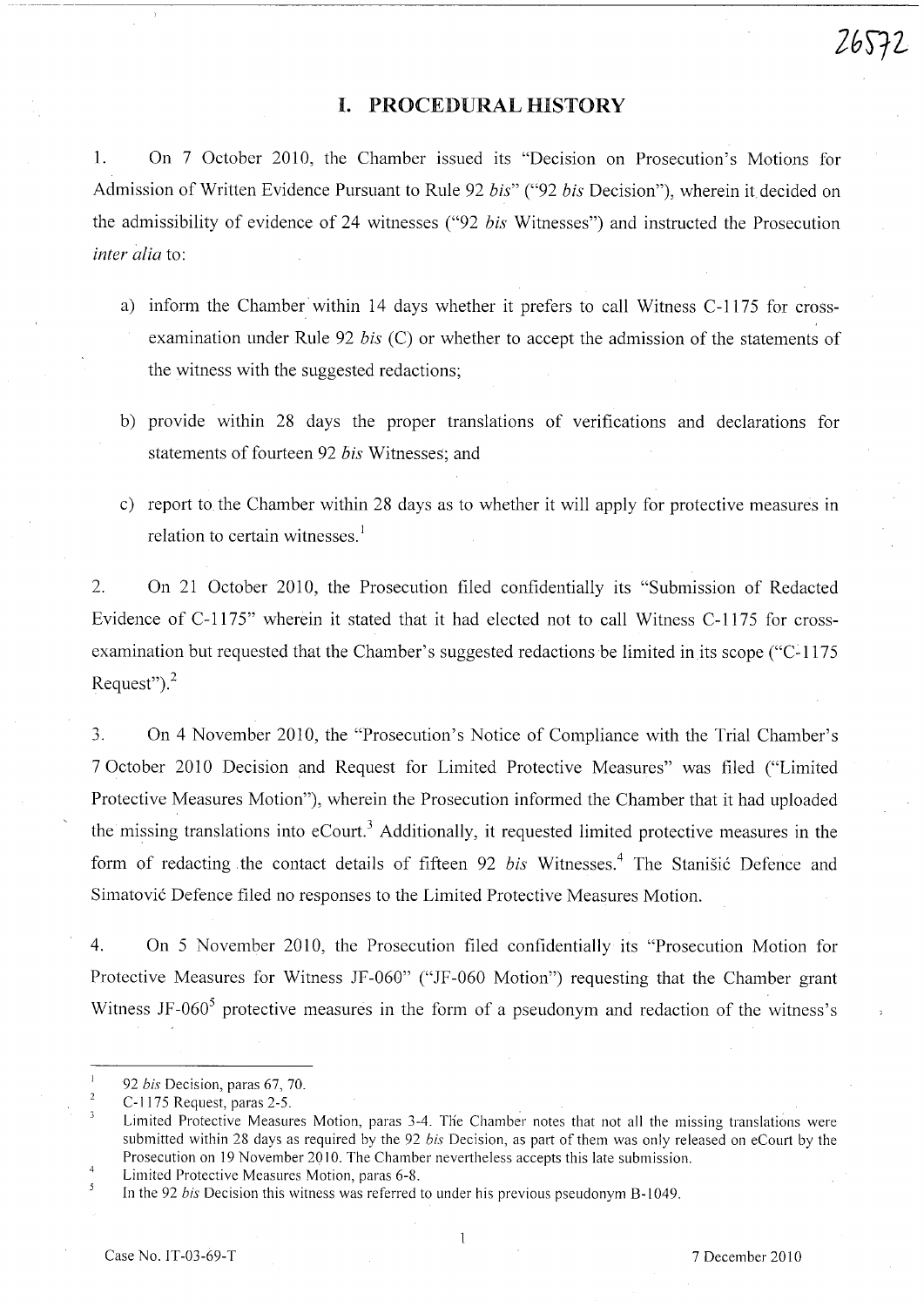name and other identifying information.<sup>6</sup> On 19 November 2010, the Stanisic Defence filed confidentially the "Defence Response to 'Prosecution Motion for Protective Measures for Witness JF-060'" ("JF-060 Response") opposing the JF-060 Motion. The Simatovic Defence did not file a response. On 23 November 2010, the "Prosecution Motion for Leave to Reply to Stanisic Defence Response to Prosecution Motion for Protective Measures for Witness JF-060" was filed. On 25 November 2010, the Chamber denied leave to reply.<sup>7</sup>

5. On 2 December 2010, the Prosecution filed its "Prosecution's Final Notice of Compliance with the Trial Chamber's 7 October 2010 Decision" ("Compliance Submission") wherein it informed the Chamber that it had uploaded the necessary verifications and declarations for statements of the remaining seven 92 *bis* Witnesses and complied with all of the Chamber's· remaining instructions.<sup>8</sup> The Prosecution also requested that the evidence of these witnesses be admitted in evidence.<sup>9</sup>

# H. APPLICABLE LAW

6. The Chamber recalls the applicable law concerning admission of evidence pursuant to Rule 92 *bis* and protective measures as set out in detail in previous decisions.<sup>10</sup>

### HI. DISCUSSION

#### A. Redactions of evidence of Witness C-1175

7. In its 92 *bis* Decision, the Chamber suggested to redact information in the evidence of Witness C-1175 relating to a person who the witness alleges to be a member of the Serbian DB.<sup>11</sup> The Prosecution argues that its understanding of the 92 *bis* Decision in relation to Witness C-1175's evidence is that only the references to the DB be redacted.<sup>12</sup> It proposes that reference to the presence of the alleged DB member in the area of Dalj is left unredacted, and to only redact information concerning his alleged affiliation with the  $DB<sup>13</sup>$ . The Prosecution argues that the

6 JF-060 Motion, paras 4,10, 13.

11 12 92 bis Decision, paras 51, 70. The suggested redactions included 0203-4644 (sentence in 4<sup>th</sup> paragraph starting with "Later on, I saw certain...") and  $T.25464$ , lines  $13-15$  – sentence starting with "He also saw...").

13 C-I 175 Request, para. 3.

C-1175 Request, paras 3-4.

2

 $\overline{7}$ T.9513.

 $\bf 8$ Compliance Submission, paras 1-2; Annex A.

 $\overline{9}$ Compliance Submission, para. 3.

<sup>10</sup>  See 92 *bis* Decision, paras 29-38; T. 3690-3693.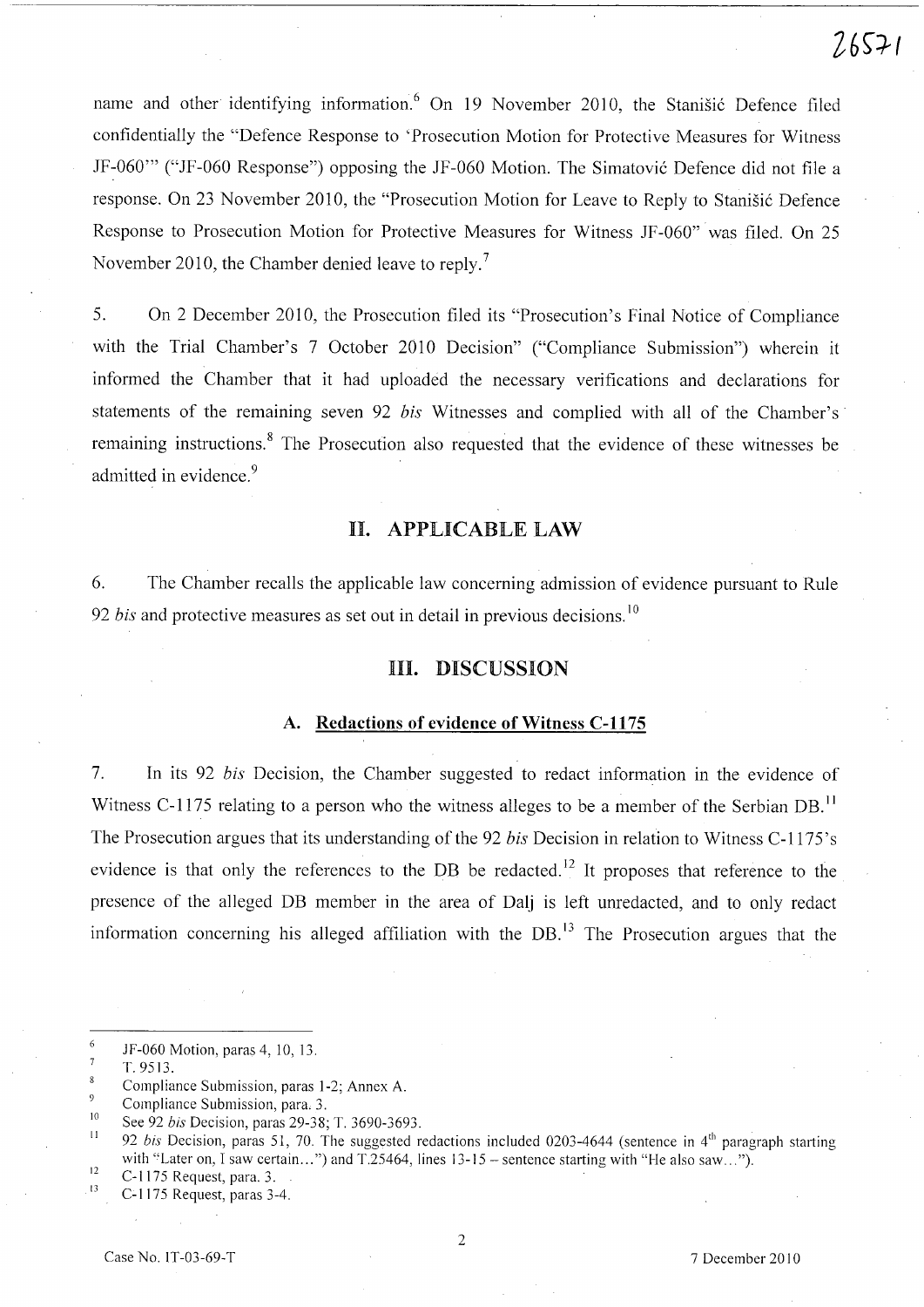presence of this man in the region can be found in the evidence of four other witnesses who testified before the Chamber, and that those witnesses do not provide evidence that he was a DB agent.<sup>14</sup>

8. The Chamber notes that two of the four witnesses referred to by the Prosecution connected this man directly with the Serbian MUP.<sup>15</sup> The Chamber considers that, in the present circumstances, even after redacting the evidence directly linking this person to the Serbian DB, the reference to the presence of such a person in the region concerns acts and conduct of persons sufficiently proximate to the Accused as to warrant the witness's cross-examination.

9. The Chamber therefore finds that if the Prosecution does not agree to redact all information concerning the presence of this person in the region  $16 \text{ from the evidence of Witness C-1175}$ , it should elect to call this witness for cross-examination. Accordingly, the C-1175 Request is denied.

#### **B. Translations**

10. The Chamber acknowledges that the Prosecution provided the translations of verifications and declarations relating to statements of fourteen 92 *bis* Witnesses which pursuant to the 92 *bis*  Decision was a condition for admission of these witnesses' evidence.

#### C. **Missing Verifications and Declarations**

11. The Chamber finds that the Prosecution provided the verifications and declarations, together with their translations, relating to statements of seven 92 *bis* Witnesses the evidence of whom was found admissible in the 92 *bis* Decision.

#### **D. Protective measures**

# 1. Limited Protective measures

12. The Prosecution requests limited protective measures in the form of redacting the contact details of fifteen 92 *bis* Witnesses. The Chamber notes that the requested redactions concern only the witnesses' addresses, telephone numbers and numbers of their identification cards. As such, they in no way touch upon the substance of the witness's evidence.<sup>17</sup> Due to their limited character, and in the absence of any objections from the Defence, the Chamber therefore finds that such

<sup>14</sup>  C-1175 Request, para. 3.

<sup>15</sup>  See Witness JF-032, T. 4687 and P553 (Witness Bogunovic), para. 23.

<sup>16</sup>  See supra ft 11.

<sup>17</sup>  The Chamber notes that protective measures redactions should be aimed at withholding information from the public, but not from the Chamber or the parties. In this respect, the Chamber reiterates its "Decision on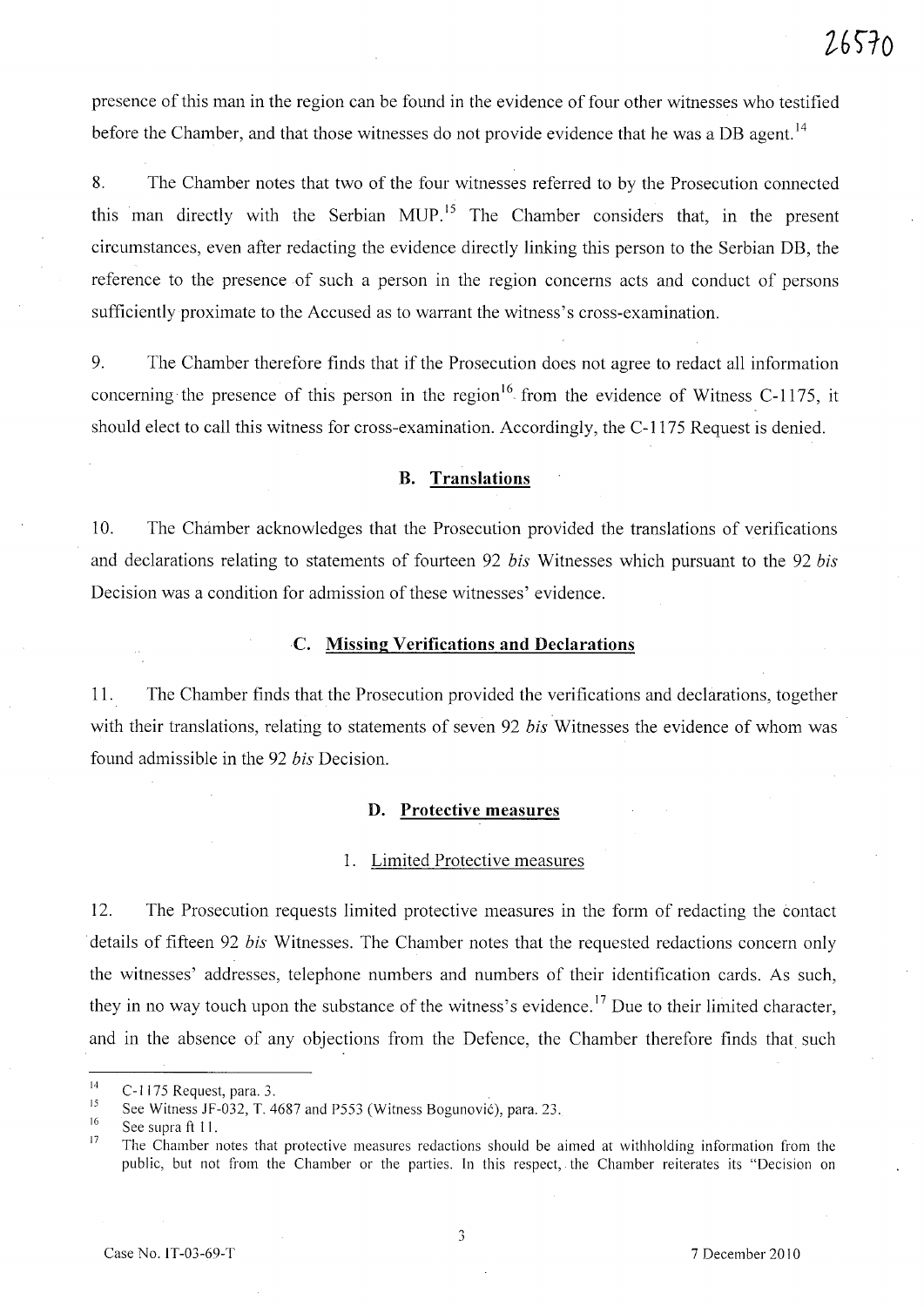redactions are necessary to protect the privacy of these witnesses and do not unduly limit the public character of the proceedings.

#### 2. Witness JF-060

13. The Prosecution requests that the Chamber order the protective measures of pseudonym and redaction of this witness's name and other identifying information from his evidence.<sup>18</sup> It submits that there exists an objectively grounded risk to the witness's security.<sup>19</sup> The Prosecution states that the witness currently lives close to the border of Republika Srpska, $^{20}$  and notes a recent report of the Office of the High Representative in Bosnia and Herzegovina ("OHR") indicating that in the leadup to the elections in Bosnia and Herzegovina in October 2010 the political atmosphere deteriorated, exacerbated by statements of political leaders in Republika Srpska, who have criticised the rulings of the Tribunal.<sup>21</sup> In turn, this could lead to antagonism against local residents who cooperate with the Tribunal. $^{22}$ 

14. The Stanisic Defence argues that the fears of witness JF-060 are subjective, as the witness did not receive any specific threats or provide any concrete circumstance establishing a threatening situation of environment.<sup>23</sup> The Stanišić Defence submits that the OHR report does not refer to specific threats of past or potential witnesses. $24$ 

15. The Chamber considers that the arguments advanced by the by the Prosecution indicate the existence of an unstable security situation in the territory of Republika Srpska that is particularly unfavourable to witnesses who cooperate with the Tribunal. In these circumstances, the fact that Witness JF-060 gave testimony to the Tribunal may antagonise persons living in the vicinity of his place of residence. In this respect, the Chamber also considers the subject matter of the witness's testimony and the Chamber's reasons for granting protective measures to Witness B-1048.<sup>25</sup> The Chamber is further mindful of the fact that granting the motion would not unduly impact on the public nature of the trial, as, in accordance with the Chamber's 23 August 2010 Decision, the

24 25 IF-060 Response, para. 7.

See T. 2984-2987.

4

Prosecution Motion for Admission of Redacted Copies of Confidential Exhibits as Public Exhibits" rendered on 23 August 2010 ("23 August 2010 Decision").

<sup>18</sup>  19 IF-060 Motion, paras 4, 10, 13.

IF-060 Motion, para. 11.

<sup>20</sup>  Ibid.

<sup>21</sup>  IF-060 Motion, para. 12.

<sup>22</sup>  23 Ibid.

JF-060 Response, paras 6, 9. The Stanišić Defence requests in the alternative that the Chamber orders a hearing prior to the witness's testimony on the need for protective measures. As this witness's evidence has been tendered by the Prosecution and deemed admissible by the Chamber under Rule 92 *his* of the Rules, there is currently no expectation of the witness coming to testify. Accordingly, the alternative request is moot.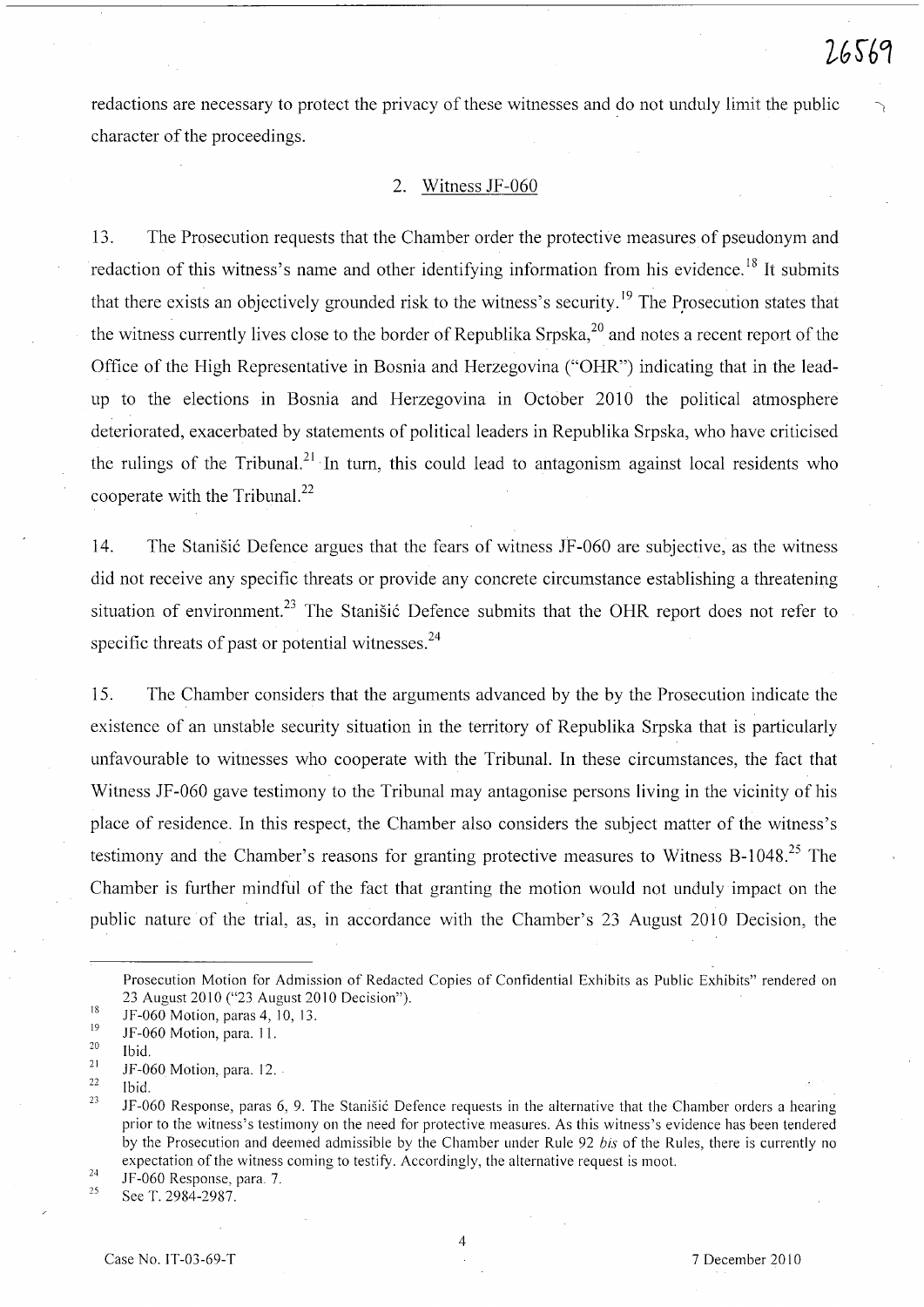Prosecution would then be under an instruction to include a redacted version of the witness's statement in a later public filing.<sup>26</sup> Accordingly, the Chamber finds that granting the protective measures sought by the Prosecution is warranted.

# IV. DISPOSITION

16. For the foregoing reasons and pursuant to Rules 54, 75, 89 and 92 *bis* of the Rules, the Chamber

GRANTS the limited protective measures with regard to fifteen 92 *bis* Witnesses (C-I089, C-1247, C-1123, C-1162, B-1769, C-1194, C-1234, C-II02, C-1201, JF-071, JF-003, MM-043, B-1626, JF-065, C-1202);

PLACES the documents to which the limited protective measures apply under seal as specified below in accordance with the Chamber's 23 August 2010 Decision;

GRANTS the JF-060 Motion;

ACKNOWLEDGES receipt of the translations of verifications and declarations of 92 *bis*  statements of fourteen 92 *bis* Witnesses;

DECLARES that the following material is now admitted into evidence pursuant to paragraph 67 of the 92 *bis* Decision:

- 1) C-1211: all evidence under seal; Statements by 65 *ter* number: 5497, 5498, 5831; Testimony: 65 ter number: 5499 (IT-95-11).
- 2) C-1175 with redactions: <sup>27</sup> Statements by 65 *ter* number: 5477 (under seal), 5479 (under seal), 5478 (under seal); 5820 (under seal); 5467 (under seal); Testimony by 65 *ter*  number: 5480 (IT-02-54 (T.25462:18-T.25476:22, T.25477:7-T.25490:24)); Associated Exhibits by 65 ter number: 1749 (under seal), 1741 (under seal), 5468 (under seal), 5469,5470,5471,5472,5473,5474,5475,5476.
- 3) C-I089: Statements by 65 fer number: 5829 (under seal); 5830 (under seal); 5832 (under seal), 5833, 5834; Associated Exhibit by 65 fer number: 1865.

<sup>26</sup>  27 23 August 2010 Decision, para. 5.

See supra, paras 7-9.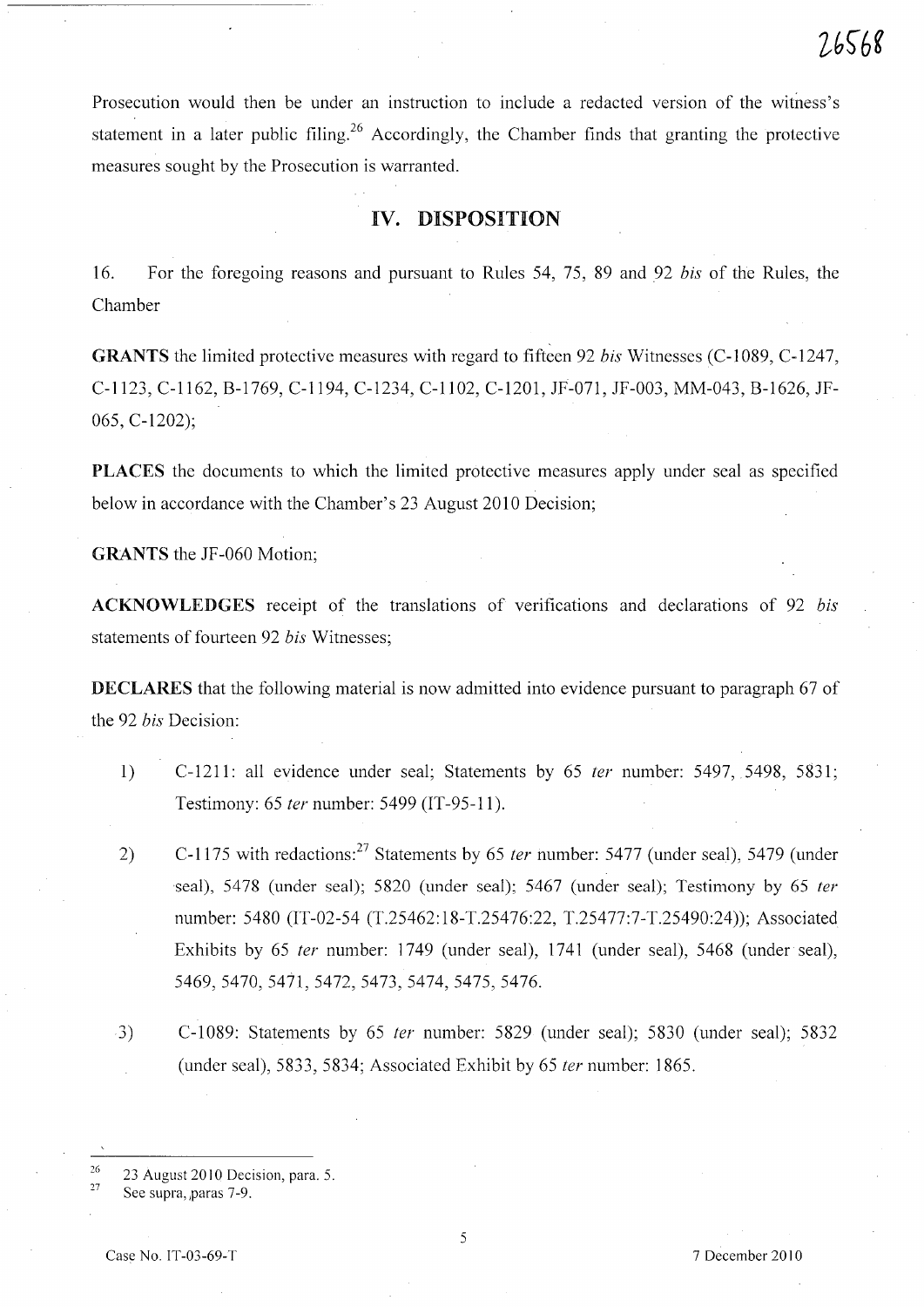- 4) C-1247: Statement by 65 *ter* number: 561 (under seal); Testimony by 65 *ter* number: 5414 {IT-02-54-T (T.25514-T.25538)).
- 5) C-1123: Statements by 65 *ter* number: 5431 (under seal), 5433 (under seal), 5441, 5821 (under seal); Associated Exhibits by 65 *ter* number: 5432, 5435, 5434, 4634, 5436, 5437, 5439, 5440.<sup>28</sup>
- 6) C-1162: Statements by 65 *ter* number: 5452,5453 (under seal), 5454, 5456 (under seal); Associated Exhibit by 65 *ter* number: 5455.<sup>29</sup>
- 7) B-1769: Statements by 65 *ter* number: 5459 (under seal), 5460 (under seal),<sup>30</sup> 5461 (under seal); Associated Exhibit by 65 *ter* number: 4535.1.
- 8) C-1194: Statements by 65 *ter* number: 5489 (under seal), 5490, 5491, 5822 (under seal).

9) C-1202: Statements by 65 *ter* number: 5495 (under seal), 5496 (under seal), 5823, 5824 (under seal).

- 10) C-1231: all evidence under seal; Statements by 65 *ter* number: 5500, 5501.
- 11) C-1234: Statements by 65 *ter* number: 5502 (under seal), 5503 (under seal), 5504, 5825 (under seal); Testimony by 65 *ter* number: 5505 (IT-02-54-T (T.23686-T.23719)), 5506 (IT-95-11 (T.2647-T.2720; T.2721-T.2734)); Associated Exhibit by 65 *ter* number:  $650.<sup>31</sup>$
- 12) C-II02: Statements by 65 *ter* number: 4785 (under seal), 5422 (under seal), 5826 (under seal), 5423; Testimony: 65 *ler* number: 5424 (IT-02-54-T (T.24969:5- T.25004:9)), 5425 (IT-95-11 (T.3864:23-T.3880:l5)); Associated Exhibits by 65 *ter*  number: 282; 285; 283; 4615; 1936.2.<sup>32</sup>

<sup>28</sup>  The Chamber notes that 65 ter 2832 and 5438 were also tendered as P909 and P910 through Witness Strinović and will deal with their admission together with other documents marked for identification during Witness Strinovic's testimony.

<sup>29</sup>  The Chamber notes that 65 ter 1667 has already been admitted as exhibit P29 and 65 ter 1657 as exhibit P30. They will be simply cross-referenced.

<sup>30</sup>  The Chamber notes that this document has been previously tendered by the Simatovic Defence and has been assigned an exhibit number: MFI 0203. The Chamber hereby decides to admit it in this decision and requests the Registry to assign it a prosecution exhibit number. As a consequence, the exhibit number 0203 is therefore vacated.

<sup>31</sup>  The Chamber notes that 65 *ter* 45 has already been admitted as exhibit P70 and will be simply cross-referenced.

<sup>32</sup>  The Chamber notes that 65 ter 45 has already been admitted as exhibit P70 and 65 ter 31 as P141; they will be simply cross-referenced.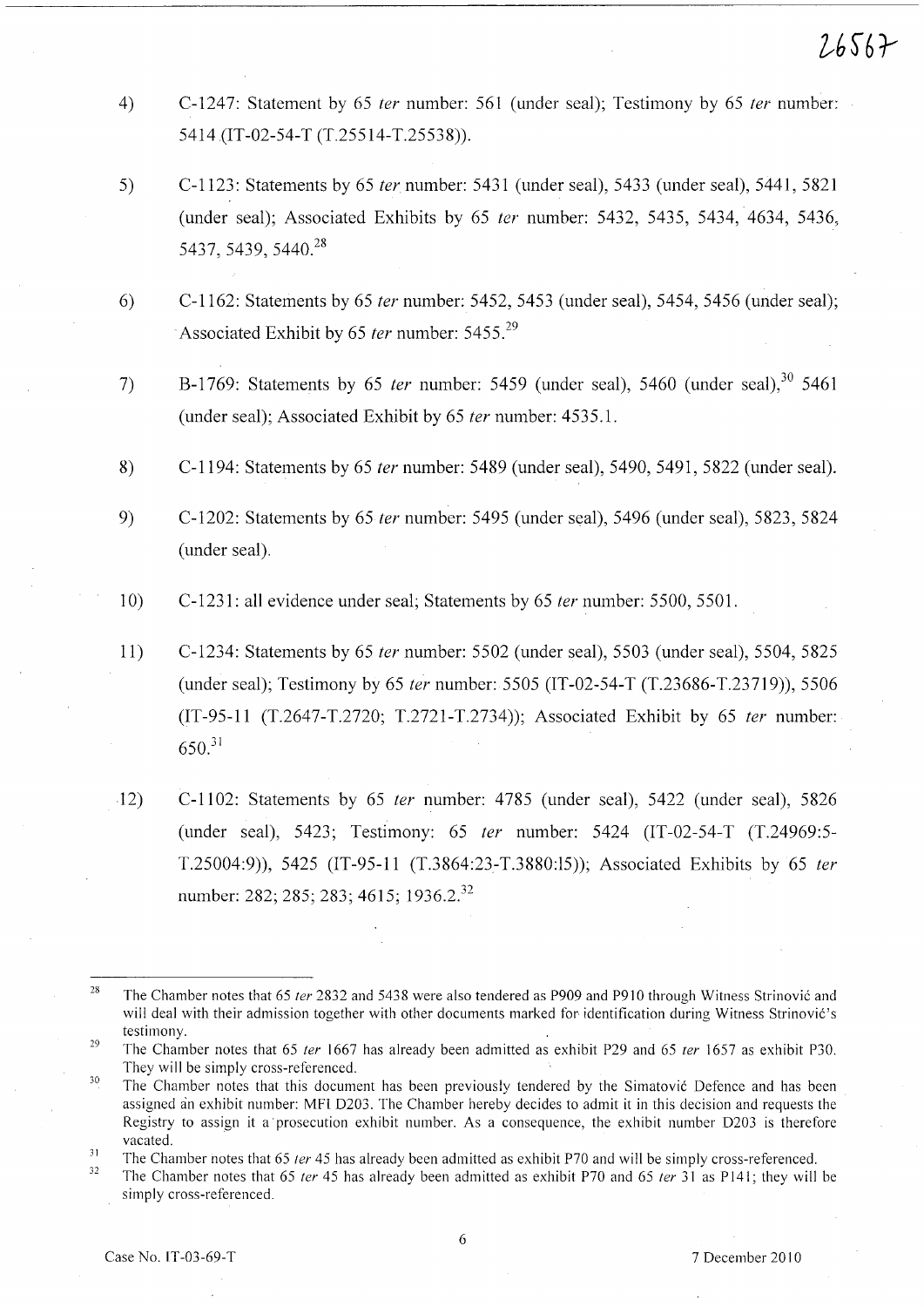- 13) C-1201: Statements by 65 fer number: 5492 (under *seal),* 5493 (under seal), 5828 (under seal); Testimony by 65 fer number: 5494 (IT-95-11 (T.2829-T.2858)); Associated Exhibit by 65 ter number: 2813.<sup>33</sup>
- 14) JF-071: Statements by 65 ter number: 5487, 5488 (under seal), 5827 (under seal); Associated Exhibit by 65 fer number: 1228.1.

DENIES the C-1175 Request;

ADMITS the following evidence:

- 1) JF-060: Statements by 65 *ter* number: 5401 (under seal), 5815 (under seal).
- 2) JF-003: Statements by 65 ter number: 5402 (under seal), 5403, 5816 (under seal); Associated Exhibit by 65 ter number: 5404.<sup>34</sup>
- 3) MM-043: Statements by 65 fer number: 5415 (under seal), 5837 (under seal); Testimony by 65 ter number: 5419 ((IT-95-11 (T.3223-T.3292; T.3385-T.3444)); Associated Exhibits by 65 *ter* number: 5416, 5417; 5418.<sup>35</sup>
- 4) B-1638: Statements by 65 *ter* number: 5134 (under seal), 5817 (under seal); Testimony by 65 ler number: 5482 (1T-95-9 (T.11676-T-T.11716; T.11717-T.11810; T.11811- T.11875)) (under seal); Associated Exhibits by 65 fer number: 4690 (under seal), 4599, 4700 (under seal), 20, 3536, 3746, 3690, 3552, 3541, 3743, 4699, 757, 3555, 3635, 3630, 3783, 5421 (under seal).<sup>36</sup>

<sup>33</sup>**65 fer number 1936; although relevant here, is admitted into evidence through other 92 his witness. In order not to**  overburden the trial record it will not be admitted here for a second time but rather simply cross-referenced. Moreover, the Chamber notes that 65 ter 2811 has already been admitted as exhibit P100 and 65 ter 2812 as P101;

they will be simply cross-referenced.<br><sup>34</sup> 65 ter numbers 1657 and 1667, although relevant here, are to be admitted into evidence through other 92 bis witness. In order not to overburden the trial record, they will not be admitted here for a second time but rather simply cross-referenced. The Chamber also notes that 65 *ter* 1628 has already been admitted as exhibit P321 and will be simply cross-referenced.

<sup>&</sup>lt;sup>35</sup> 65 ter numbers 2812 and 2813, although relevant here, are to be admitted into evidence through other 92 bis witness. In order not to overburden the trial record they will not be admitted here for a second time but rather simply cross-referenced.

 $36$  The Chamber notes that 65 ter 3678 has already been admitted as exhibit P209 and will be simply cross-referenced.